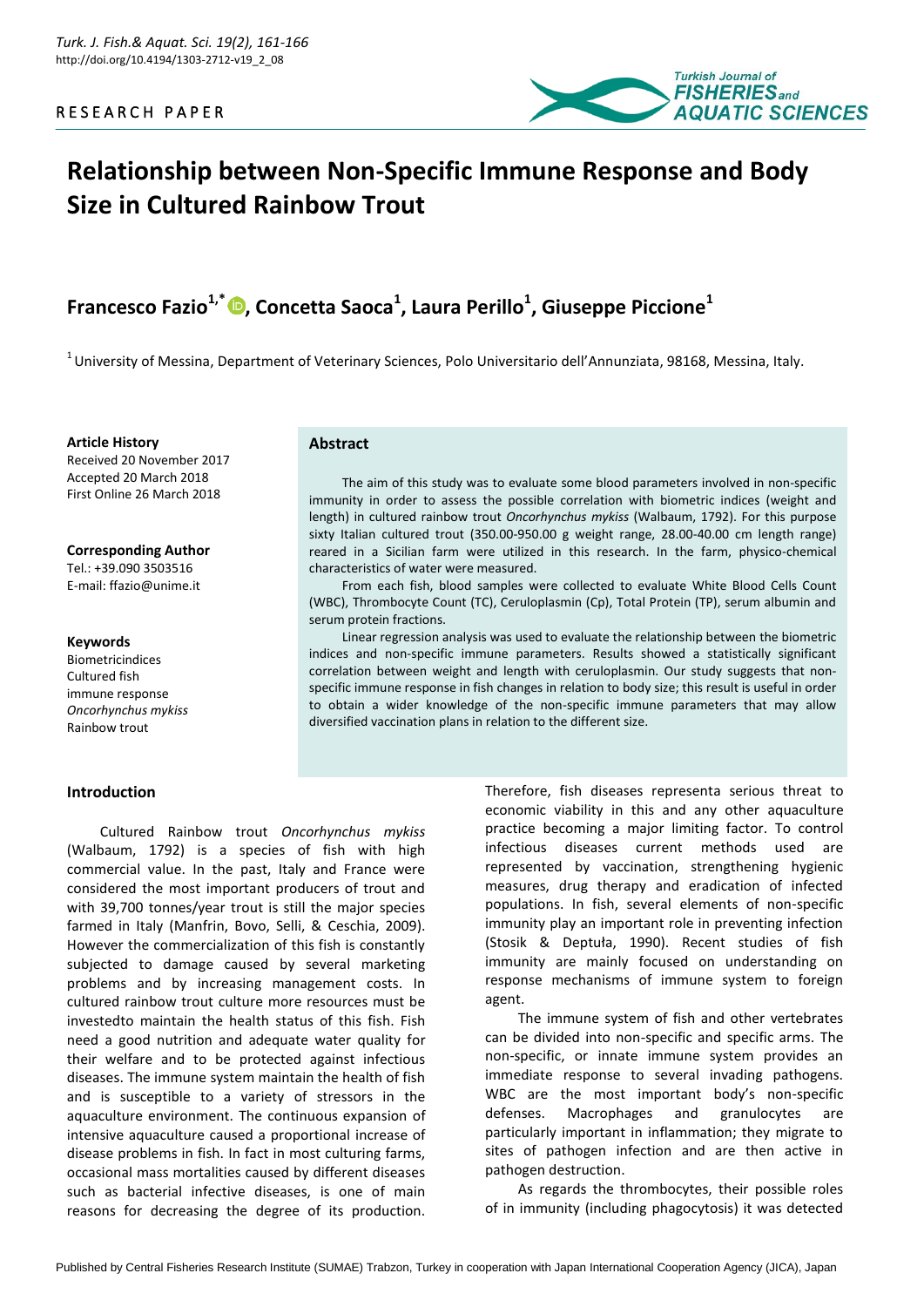in previous works (Wigley, Hulme, & Barrow, 1999; Stosik, Deptuła, Travnicek, & Baldy-Chudzik, 2002).

Cp is an acute phase protein with important antiinflammatory roles which is released in response to inflammation and infection processes. Cp is a parameter of the non-specific immunity that, as other acute phase proteins, modulates an immune response (Dunier, Siwicki, & Demael, 1991; Siwicki *et al*., 2000; Bayne & Gerwick, 2001). It is also involved in the transport of copper from hepatocytes to other tissues and in the regulation of hepatic iron mobilization. In fish, the Cp levels could be an important tool in the early detection of disease caused by agents of infection such as viruses and bacteria.

In organisms under toxic conditions, TP, albumin, globulin and the other protein fractions play an important role in the immunity and in the processes of osmotic balance. Because serum proteins include humoral elements of the non-specific immune system, high concentrations of TP, albumin and globulin could be the result of an improvement of non-specific immune response of fishes. Globulins are the precursors for the synthesis of immunoglobulins that play important functions in the immunity of the organisms towards diseased and toxic conditions. In previous study (Johnson *et al*., 2012) it was hypothesized that species with rapid development, rapid growth, and with a short life span, invest relatively little resources in defenses, whereas species characterized by a slowly development, a gradual growth, and with a longer life spans invest into costly defenses because they have a higher likely to encounter parasites. This would suggest some possible correlation between size and immune response in fish.

This research aims to study some blood parameters involved in non-specific immunity White Blood Cells Count (WBC), Thrombocyte Count (TC), Ceruloplasmin (Cp), Total Protein (TP), serum albumin and serum protein fractions in Italian farmed trout in order to evaluate the possible correlation of these parameters with biometric indices (weight and length). This could represent a contribut ionto knowledge of the immune system of cultured fish and to optimize the conditions of hygiene and the procedures for disease control.

### **Materials and Methods**

Rainbow trout is a typical fish of cold water. A normal adult rainbow trout weighs about 2-3 kg; the maximum weight and length are 25.4 kg and 120 cm, respectively (Parisi *et al*., 2014).

The study was carried out on 60 rainbow trout (525.10±137.00 g weight,33.28±2.27 cm total length) provided from an Italian farmin Palazzolo Acreide (Siracusa, Italy) that consists of rectangular tanks (total number 11). The tank measured was 20 m in length, 5 m in width and 3.5 m deepwith volumes of 80  $m^3$ . Fish were subjected at stocking densities of 25 kg/m<sup>3</sup> and natural photoperiod (11L/13D). All fish were fed daily at 08.00 h and 18.00 h, with standard commercial dry food. All fish were considered clinically healthy at the time of sampling (external examination for any signs of abnormalities or infestation).

In the farm, physico-chemical parameters (temperature, salinity, pH and dissolved oxygen) of water were measured using a multi parameter instrument (YSI 556 MPS - USA) and these parameters are shown in Table 1.

All fish in each tank were randomly captured in order to evaluated blood parameters and biometric data. Blood samples were collected from individual fish, and each sample was analyzed separately. Each fish per tank were randomly captured, anesthetized with tricaine methanesulfonate (MS-222, Sigma,St. Louis, MO, USA) (0.7  $g L^{-1}$ ), and blood samples were taken from the caudal vein. The sample was transferred into 2 different tubes, one containing ethylene diamine tetraacetic acid EDTA (Miniplast 0.6 mL; LP Italiana Spa, Milano, 1.26 mg/0.6 mL) as anticoagulant agent for the assessment of leucocytes and thrombocytes and the other without anticoagulant agent (Terumo Corporation, Japan) for the evaluation of biochemical parameters (ceruloplasmin, total plasma protein, serum albumin and serum protein fractions). During anesthesia, the fish were measured for their total length using an ictiometer (Scubla SNC, 600 mm, Italy) and weighted using anelectronic balance (Kern 440-49 N, Germany). The conditionfactor (K) was calculated with this formula W  $\times$  100/L<sup>3</sup> where W is the weight of the fish in grams (g), L is the length of the fish in centimeters (cm). As reported by Davis & Lebourdais, 2007, for salmonids, K values usually fall in the range 0.8 to 2.0. For haematological analysis, blood sample with EDTA was gently mixed on a roller for 10 minutes at room temperature before automated analysis (HeCo Vet C, SEAC, Florence, Italy) for WBC and TC count. For biochemical analysis, blood samples were allowed to clot at room temperature, and then centrifuged at 2000 g for 10 min to separate serum. The resultant serum was pipetted into a sample cup before automated analyzer UV Spectrophotometer (SEAC, Slim, Florence, Italy) for evaluation of total protein. Serum protein fractions were

**Table 1** Water quality values (Mean±SD) for the farm assessed during the experimental period

| <b>Water Parameters</b>               | Mean±SD          |  |
|---------------------------------------|------------------|--|
| Temperature (°C)                      | $16.60 \pm 0.46$ |  |
| Water salinity $(gL^{-1})$            | $0.30 \pm 0.10$  |  |
| Dissolved Oxygen (mgL <sup>-1</sup> ) | $7.33 \pm 0.15$  |  |
| pH                                    | $8.23 \pm 0.15$  |  |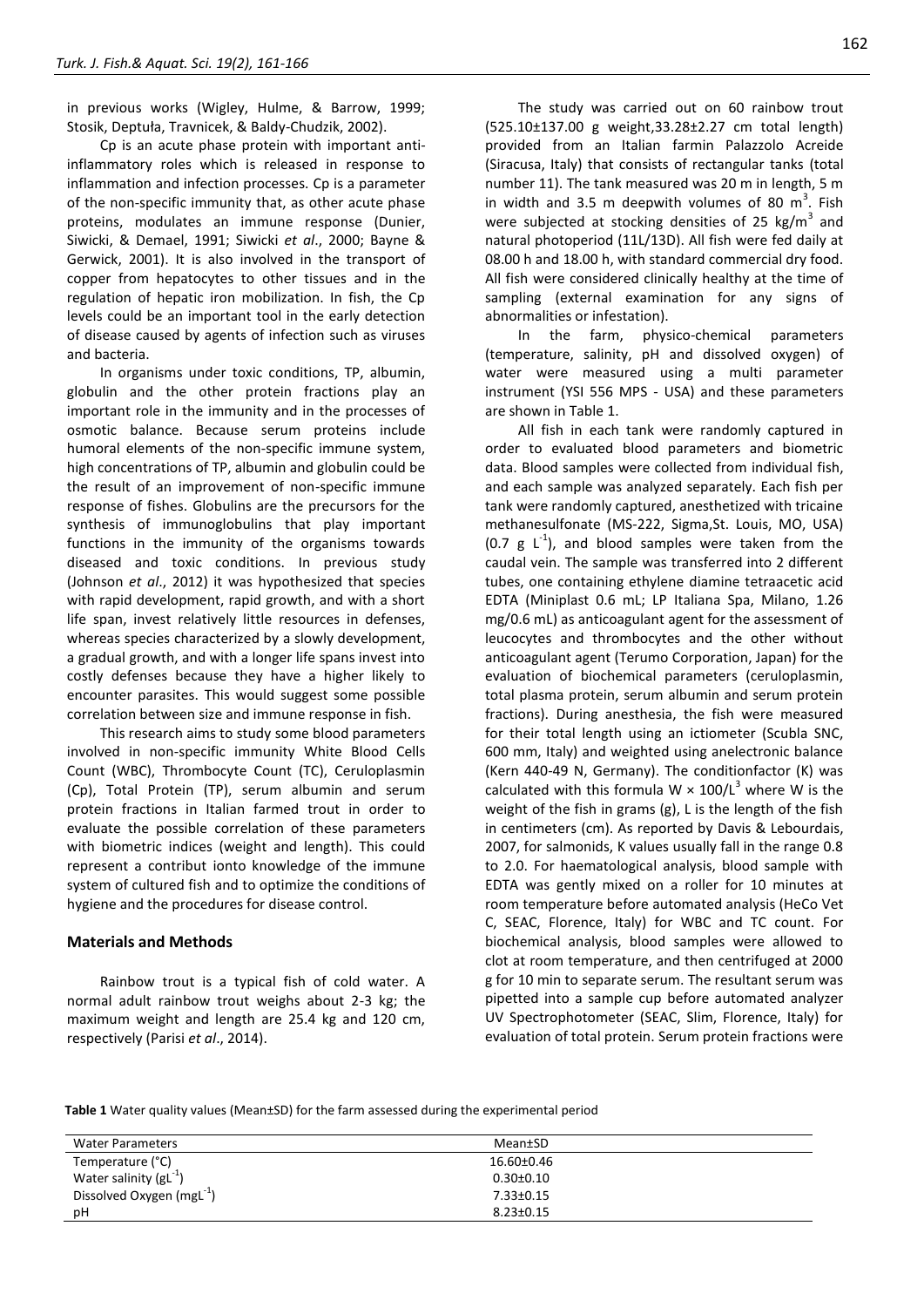separated by zone electrophoresis on a buffered agarose gel at pH 8.8 on an automated electrophoresis system (Sel Vet 24, SELEO Enginering, Naples, Italy) according to the procedure described by the manufacturer.Serum proteins were separated into the following fractions in order of fastest to slowest mobilities: albumin,  $\alpha$ ,  $\beta$ , and γ-globulins. The relative concentrations (%) of the protein fractions were determined as the percentage of the optical absorbance. Albumin:globulin ratios (A/G) were computed from the electrophoretic scan.

Ceruloplasmin were determined colorimetrically (Florence, Italy) using the commercial test kit (Giesse Diagnostic, Italy).

All analysis were performedin triplicate and repeated three times with similar results.

Protocols of animal husbandry and experimentation were approved in accordance with the standards recommended by the Guide for the Care and Use of Laboratory Animals and Directive 2010/63/EU for animal experiments.

#### **Statistical Analysis**

Analytical data, represented as mean ± standard deviation (DS) are the averages of three analyses carried out by the same operator.

A one-sample Kolmogorov-Smirnov test was used to determine if the data was normally distributed. Relationships between variables (biometric indices) and blood parameters were determined using the Spearman correlation analysis. *P* values less than 0.05 were considered statistically significant. All data were analyzed using statistical software Prism v.5.00 (Graphpad Software Ltd., USA, 2003).

# **Results**

Temperature, salinity, pH and dissolved oxygen

Tables 2 shows the statistical results of weight, length, condition factor, WBC, TC, ceruloplasmin, total protein, serum albumin and serum protein fractions obtained.

Regression analysis showed a linear relationship between a blood parameter and biometric indices for the studied species, in particular, Cp showed a significant positive correlation (P<0.0001) with weight and length. Person's correlation coefficientsare shown in Table 3. The other parameters did not show statistically significant correlation between weight and length.

#### **Discussion**

The values of the water quality parameters (temperature, salinity, pH and dissolved oxygen) obtained, and showed in table 1, results particularly suitable for this species.

In this study, WBC, TC, TP, serum albumin and serum protein fractions exhibit a variability in trout with different size (weight and length) as showed in Table 2; but did not show statistically significant correlations between weight and length. In contrast with previous research some authors showed a correlation between biometric indices and WBC, TC and TP in two species of farmed fish (Gilthead sea bream *Sparus aurata* and European sea bass *Dicentrarchus labrax*) (Fazio,Saoca, Casella, Fortino, &Piccione, 2015).Their study showed that in *Sparus aurata* WBC were negatively relatedto weight and length, while TC were positively related to weight. TP were negatively related to weight and length in *S. aurata* and positively in *D. labrax*. These results emphasize the importance of fish size in the interpretation of blood parameters in order to evaluate correctly the health status of the fish. It was reported that some blood parameters changed in fish in relation to the biometric indices (Jawad, Al-Mukhtar, & Ahmed, 2004; Adam & Agab, 2008). Even if these differences

**Table 2** Statistical results for the evaluated parameters in rainbow trout (*Oncorhynchus mykiss*) (n = 60)

| Parameters                              | Range         | Mean $±$ SD      | Median | 95%                | $25^{th}$ -75 <sup>th</sup> |
|-----------------------------------------|---------------|------------------|--------|--------------------|-----------------------------|
|                                         |               |                  |        | confidenceinterval | percentile                  |
| Weight(g)                               | 350.00-950.00 | 525.10±137.00    | 480.00 | 489.70±560.50      | 440.00±562.50               |
| Length (cm)                             | 28.00-40.00   | 33.28±2.27       | 33.00  | 32.69±33.86        | 32.00±34.00                 |
| Conditionfactor (K)                     | 1.110-1.820   | $1.40 \pm 0.14$  | 1.40   | $1.36 \pm 1.43$    | $1.30 \pm 1.48$             |
| WBC ( $x 103/\mu$ L)                    | 18.20-22.55   | 20.36±0.80       | 20.33  | 20.16±20.57        | 19.77±20.93                 |
| TC (x $10^3/\mu L$ )                    | 31.00-84.00   | 48.55±10.97      | 47.00  | 45.72±51.38        | 43.00±55.75                 |
| Ceruloplasmin (mg $L^{-1}$ )            | 10.00-50.00   | $26.50+9.30$     | 30.00  | 24.10±29.00        | $20.00 \pm 30.00$           |
| Total Protein $(gL^{-1})$               | 23.00-40.20   | $30.90 \pm 3.40$ | 30.90  | 30.00±31.80        | 28.50±32.80                 |
| Albumin $(gL^{-1})$                     | 04.80-10.50   | $8.30 \pm 1.30$  | 8.50   | $8.00 \pm 8.60$    | $7.40 + 9.40$               |
| $\alpha$ -globulins (gL <sup>-1</sup> ) | 11.90-26.00   | $16.20 \pm 2.20$ | 16.20  | 15.70±16.80        | 14.60±17.20                 |
| $\beta$ -globulins (gL <sup>-1</sup> )  | 2.20-7.50     | $4.80 \pm 1.20$  | 4.70   | $4.50 \pm 5.10$    | $4.00 \pm 5.60$             |
| $\gamma$ -globulins (gL <sup>-1</sup> ) | $0.40 - 2.80$ | $1.50 \pm 0.50$  | 1.40   | $1.30 \pm 1.60$    | $1.10 \pm 1.70$             |
| Rapporto $A/G$ (gL <sup>-1</sup> )      | 2.00-5.20     | $3.70 \pm 0.60$  | 3.70   | $3.50 \pm 3.90$    | $3.20 \pm 4.10$             |

\* Note: K (Condition Factor); WBC (White Blood Cells Count); TC (Thrombocyte Count).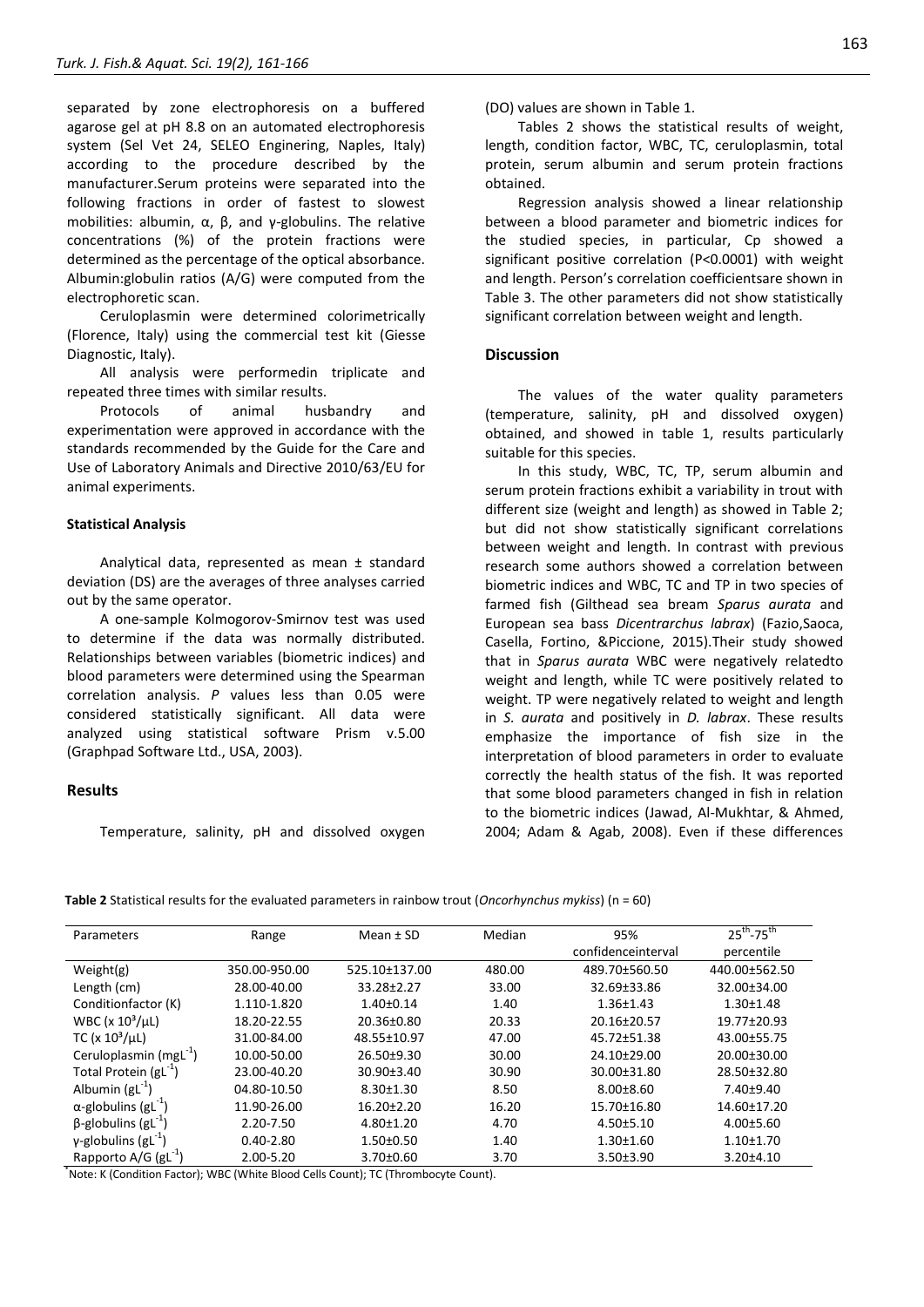could be due to the higher metabolic rate of bigger fish respect to smaller ones (Chaudhuri, Pandit, & Benerjee, 1986), are genetically established (Raizada, Jain & Raizada, 1983). This is an important aspect, infactnonspecific immune system provides an immediate response to an invading pathogen, so it's possible to have a different response in relation to fish size. As indicated in Table 3, Cp showed a significant positive correlation (P<0.0001) and a coefficient of correlation of 0.87 with the weight, and equally a correlation with length with an higher value of r (0.91), as showed in Figure 1a, b.Cp is an acute phase protein that together with the c-reactive and serum amyloid A proteins assumes considerable importance in the monitoring of

particularly widespread infections in aquaculture. The application of acute phase proteins in veterinary clinical practice is a field which has raised an increasing interest in the last years; their functions and influences on the organism are showed in several previous studies (Murata, Shimada, & Yoshioka, 2004; Petersen, Nielsen & Heegard, 2004).

The measurement of the concentrations of acute phase proteins can detect the presence of infection or pathological lesion because these values are influenced by inflammatory conditions. However the use of these analytes as indicators of animal health and in the detection of diseases in farm animal is not widely documented. Therefore, in cultured rainbow trout and

**Table 3.**Correlation matrix among the evaluated parameters of rainbow trout (*Oncorhynchus mykiss*) (n = 60)

|                      | <b>WEIGHT</b> | LENGTH  |
|----------------------|---------------|---------|
| <b>WBC</b>           | 0.20          | 0.19    |
| TC                   | $-0.05$       | $-0.06$ |
| <b>CERULOPLASMIN</b> | $0.87*$       | $0.91*$ |
| <b>TOTAL PROTEIN</b> | $-0.11$       | $-0,17$ |
| <b>ALBUMIN</b>       | $-0.18$       | $-0.19$ |
| α-GLOBULIN           | $-0.10$       | $-0.17$ |
| <b>B-GLOBULINE</b>   | $-0.03$       | $-0.03$ |
| y-GLOBULINE          | 0.20          | 0.14    |
| RAPPORTO A/G         | $-0.14$       | $-0.11$ |

When the asterisk appears, the correlation is significant for P<0.0001

Note: WBC (White Blood Cells Count);TC (Thrombocyte Count).



**Figure 1.** Positive correlation between weight and ceruloplasmin( $r$  = 0.87, P< 0.0001) (a), and between length and ceruloplasmin( $r$  = 0.91, P< 0.0001) (b) in rainbow trout *Oncorhynchus mykiss*.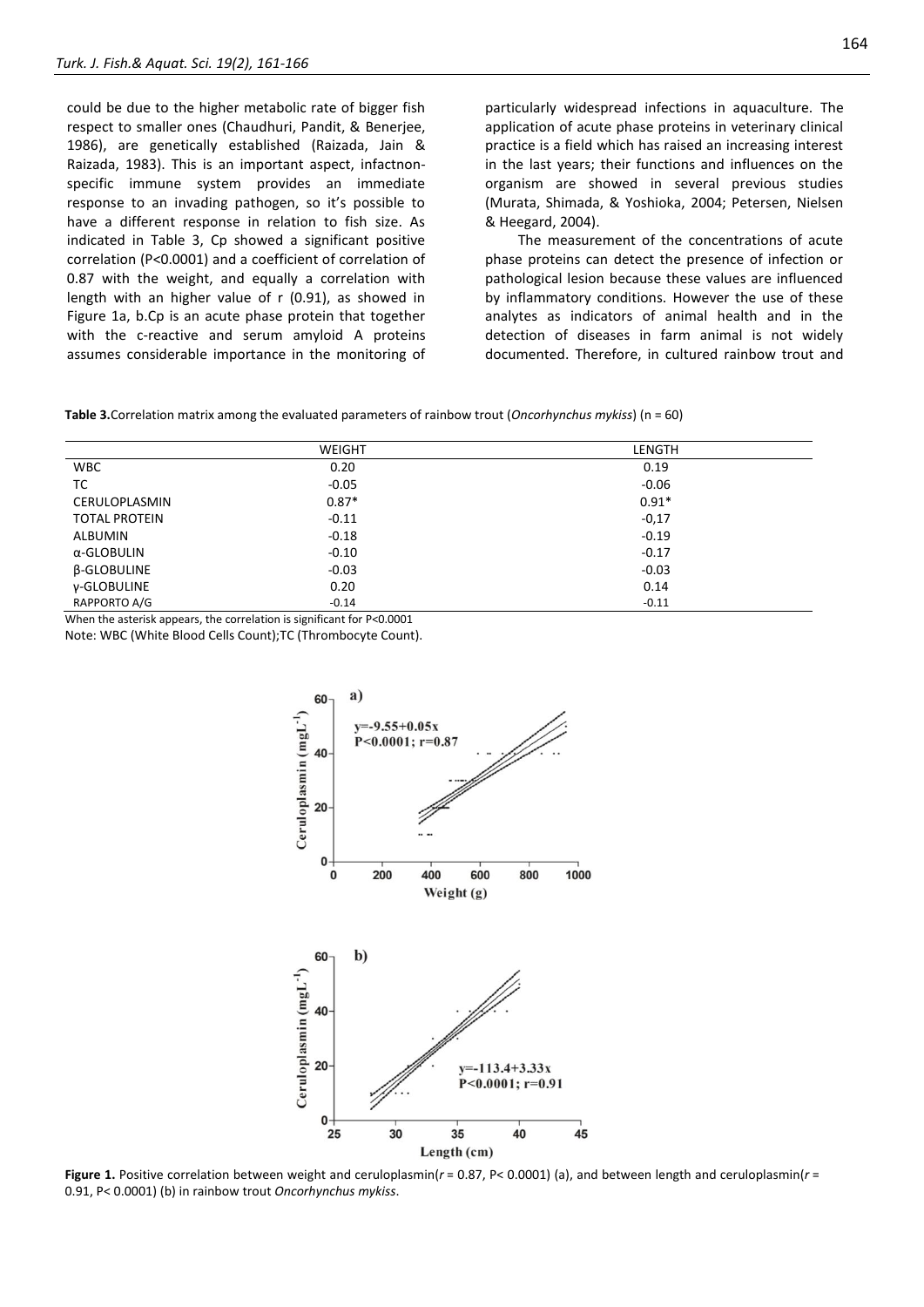in the other fish species where some diseases increase the acute phase proteins is important to know the relationship between biometric indices and Cp value in fish. Some study were previously conducted about ceruloplasmin in fish and in particular, in trout. Yonar, Sağlam and İspir (2010) examined the plasma Cp level in *O. mykiss* feed on a diet with different doses of sulfamerazine. In general, sulfamerazine and its derivates are often used in fish farm against several fish diseases. Their study showed that sulfamerazine has an immuno suppressive effect on non-specific immunity resulting in an increase in plasma ceruloplasmin level. Another research conducted by Yildiz, Meric and Ergonul (2009) reported the possible effects of the exposure to formalin and chloramines on some non-specific immune parameters in rainbow trout. Formalin is used to treat ectoparasitic infections, particularly protozoa; chloramine-T is used as a disinfectant and as a treatment for bacterial gill disease and occasionally finrot. Their results did not show any significant changes of Cp in fish exposed to both formalin and chloramine-T.

Yada, Muto, Azuma and Ikuta (2004) evaluated the effects of prolactin and growth hormone on plasma levels of lysozyme and ceruloplasmin in *O. mykiss*. Our results, showed a positive correlation between ceruloplasmin levels and growth indices highlighting the linkage between body size an serum ceruloplasmin.

Liu *et al*. (2011) and Sahoo *et al*. (2013) studied the ceruloplasmin gene in order to established its potential for physiological antioxidant responses in channel catfish after bacterial infection with *E. ictaluri* and iron treatment and its association with resistance to *Aeromonas hydrophila* in rohu *Labeo rohita* respectively.

Despite the presence of these and other previous research about ceruloplasmin in fish, in literature there is not report about a relationship between Cp and biometric indices.

In conclusion, our results showed that biometric indicescan influence in a directly proportional the serum concentration of Cp, while for WBC, TC, TP, serum albumin and serum protein fractions were not correlation with a weight and length in cultured rainbow trout. Our results showed the importance of fish size in the interpretation of some non-specific immune parameters in order to evaluate correctly the immunity assessment in cultured fish.

Further investigation is necessary to deepen this research using other farmed species and other immune parameters, in order to obtain a wider knowledge of the non specific immune parameters that may allow diversified vaccination plansin relation to the different size.

# **Acknowledgments**

The authors would like to thanks the farm "La Trota", strada Maremonti S.S. 287, Palazzolo Acreide (Siracusa), Italy, for providing samples and for collaborating during the study.

## **References**

- Adam, H.M., & Agab, H. (2008). Haematological and biochemical indices of *Clarias garipeinus* collected from River Nile, Sudan. *Sudan Academy of Science Journal,* 21, 67-90.
- Bayne, C.J., & Gerwick, L. (2001). The acute phase response and innate immunity of fish. *Developmental and Comparative Immunology,* 25(8-9), 725-743 https://dx.doi.org[/10.1016/S0145-305X\(01\)00033-7](https://doi.org/10.1016/S0145-305X%2801%2900033-7)
- Chaudhuri, S.H., Pandit, T., & Benerjee, S. (1986). Size and sex related variations of some blood parameters of *Sarotheriodonmassambica*. *Journal of Environment and Ecology,* 4, 61-63.
- Davis, C., & Lebourdais, S. (2007). Lower Cranberry Creek: Rainbow Trout Biology/Abundance Monitoring (Year 1). Prepared for BC Hydro, Revelstoke, BC. Prepared by Okanagan Nation Alliance, Westbank, BC.
- Dunier, M., Siwicki, A.K., & Demael, A. (1991). Effect of organo phosphorus insecticides: Effect of trichlorfon and diclorvos on the immune response of carp (*Cyprinuscarpio*). III. In vitro effects on lymphocyte proliferation, phagocytosis, and *in vivo* effect on humoral response. *Ecotoxicology and Environmental Safety,* 22(1), 79-87.

http://dx.doi*.*org/10.1016/0147-6513(91)90049-U

- Fazio, F., Saoca, C., Casella, S., Fortino, G., & Piccione, G. (2015). Relationship between blood parameters and biometric indices of *Sparus aurata* and *Dicentrarcus labrax* cultured in onshore tanks. *Marine and Fresh water Behaviour and Physiology,* 48(4), 289-296. <http://dx.doi.org/10.1080/10236244.2015.1041239>
- Jawad, L.A., Al-Mukhtar, M.A., & Ahmed, H.K. (2004). The relationship between haematocrit and some biological parameters of the Indian Shad, *Tenualosailisha* (Family Clupeidae). *Animal Biodiversity and Conservation,* 27(2), 47-52.
- Johnson, P.T.J., Rohr, J.R., Hoverman, J.T., Kellermanns, E., Bowerman, J., & Lunde, K.B. (2012). Living fast and dying of infection: host life history drives interspecific variation in infection and disease risk. *Ecology Letters,* 15(3), 235- 242.

https://dx.doi.org/10.1111/j.1461-0248.2011.01730.x

[Liu, H.,](http://www.ncbi.nlm.nih.gov/pubmed/?term=Liu%20H%5BAuthor%5D&cauthor=true&cauthor_uid=21220026) [Peatman, E.](http://www.ncbi.nlm.nih.gov/pubmed/?term=Peatman%20E%5BAuthor%5D&cauthor=true&cauthor_uid=21220026), [Wang, W.](http://www.ncbi.nlm.nih.gov/pubmed/?term=Wang%20W%5BAuthor%5D&cauthor=true&cauthor_uid=21220026)[, Abernathy, J.](http://www.ncbi.nlm.nih.gov/pubmed/?term=Abernathy%20J%5BAuthor%5D&cauthor=true&cauthor_uid=21220026)[, Liu, S.](http://www.ncbi.nlm.nih.gov/pubmed/?term=Liu%20S%5BAuthor%5D&cauthor=true&cauthor_uid=21220026)[, Kucuktas,](http://www.ncbi.nlm.nih.gov/pubmed/?term=Kucuktas%20H%5BAuthor%5D&cauthor=true&cauthor_uid=21220026)  [H.,](http://www.ncbi.nlm.nih.gov/pubmed/?term=Kucuktas%20H%5BAuthor%5D&cauthor=true&cauthor_uid=21220026) Terhune, J., Xu, D.H., Klesius, P., & Liu, Z. (2011). Molecular responses of ceruloplasmin to *Edwardsiella ictaluri* infection and iron overload in channel catfish (*Ictalurus punctatus*). *[Fishand Shellfish Immunolo](http://www.sciencedirect.com/science/journal/10504648)gy,* 30(3), 992-997.

https://dx.doi.org/10.1016/j.fsi.2010.12.033

- Manfrin, A., Bovo, G., Selli, L., & Ceschia, G. (2009). The use of vaccines and chemicals in Italy. In C. Rogers & B. Basurco (Eds), *the use of veterinary drugs and vaccines in Mediterranean aquaculture* (pp. 35-39). Zaragoza: CIHEAM, (*Options Méditerranéennes: SérieA. Séminaires Méditerranéens*; n. 86.
- Murata, H., Shimada, N., & Yoshioka, M. (2004). Current research on acute phase proteins in veterinary diagnosis :an overview. *Veterinary Journal,*168(1),28-40. https://dx.doi.org[/10.1016/S1090-0233\(03\)00119-9](https://doi.org/10.1016/S1090-0233%2803%2900119-9)
- Parisi, G., Terova, G., Gasco, L., Piccolo, G., Roncarati, A., Moretti,V.M., Centoducati, G., Gatta, P.O., & Pais, A.(2014). Current status and future perspectives of Italian finis aquaculture. *Reviews in Fish Biology and*